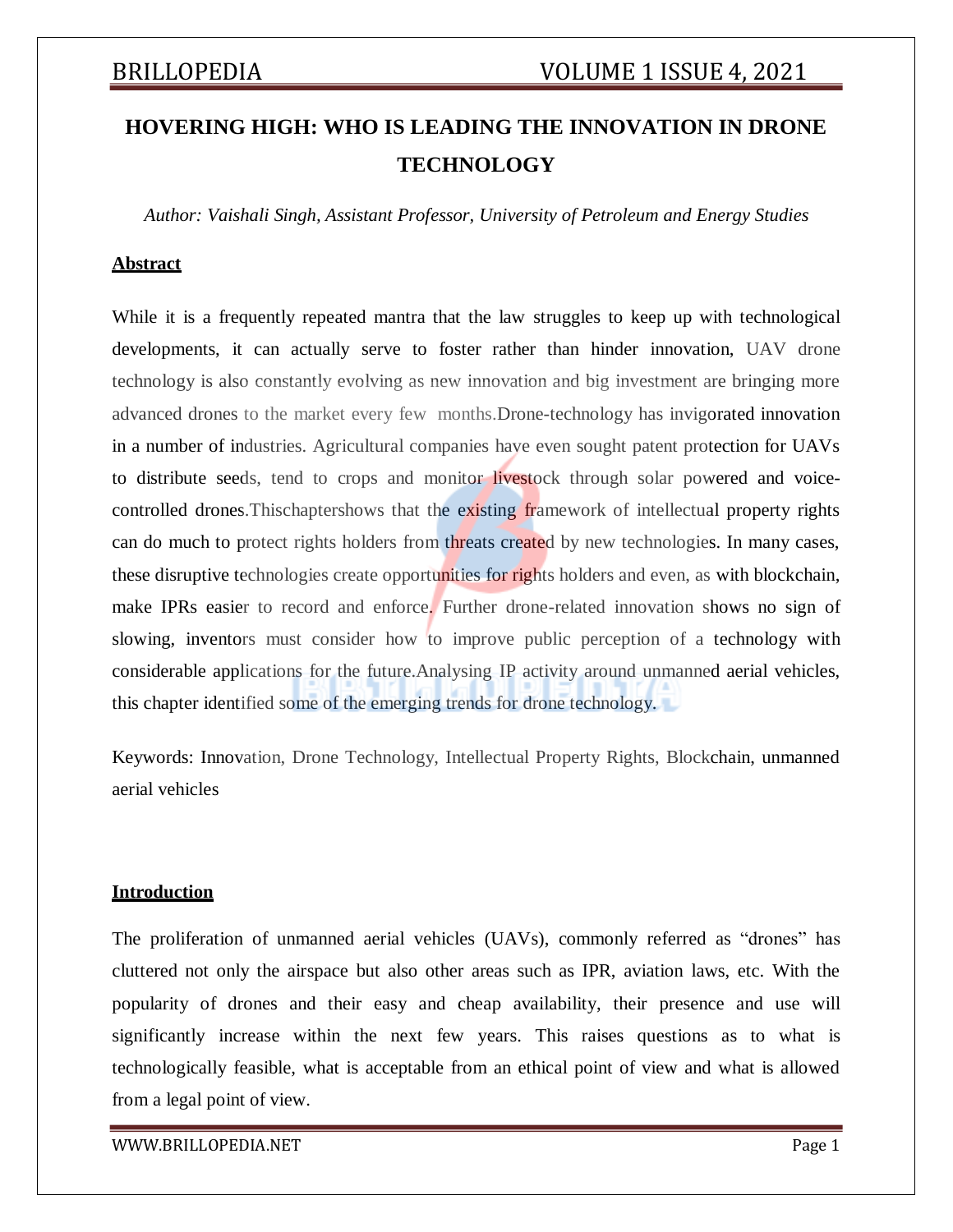# BRILLOPEDIA VOLUME 1 ISSUE 4, 2021

The term "*drone"* is often used by the media and general public. Drone is originally an English word for a male bee. Clarke  $(2014)$  traces the first use of the term to the US Navy in 1935.<sup>1</sup> This military connotation is slowly shifting and drones are being increasingly used for civil purposes. Apart from the term drone, other terms such as Unmanned *AerialVehicle* (UAV) and *Unmanned Aerial System (*UAS) are synonymously used. The former focuses on the flying platform and its payload, if any, whereas the latter is a more general term which includes both the flying platform and the ground station that controls the platform.

In October 2014, two Dutch filmmakers in Utrecht used a drone to take pictures of the Dom tower, which was surrounded by mist.<sup>2</sup>The owner of the drone used by the filmmakers was levied a fine of 350 Euro for using it to photograph the tower. According to Dutch laws, it is illegal to fly a drone without special permission. Also, private drone owners are only allowed to fly drones during the day while the drone is operated in visual line of sight at all times. Also, drones may not fly above buildings and people.

With this backdrop, the researcher through the research article aims to address the following:

- (a) The opportunities and threats associated with use of drones;
- (b) Ethical and legal issues concerning the use of drones; and
- (c) Future scenario of drone technology.

## **History of Drone Technology**

A drone is an aircraft that does not have an on-board human pilot. Most drones have some degree of autonomous operation, and some of their aspect is controlled internally. This requires an onboard computer and software. However, most drones use a mixture of autonomous and human control while few drones are completely autonomous.<sup>3</sup>

The recent attention of drones suggests that civil drones are a new phenomenon. But drones have existed for almost a century, and there are several examples of aircraft without persons on-board

[WWW.BRILLOPEDIA.NET](http://www.brillopedia.net/) Page 2

<sup>&</sup>lt;sup>1</sup> RICHARD CLARKE, STING OF THE DRONE 4 (1<sup>st</sup> ed. 2014)

<sup>2</sup>The Dom Tower in Utrecht by Drone, DutchNews (November 19, 2014), *available at:*https:/[/www.dutchnews.nl/features/2014/11/the-dom-tower-in-utrecht-by-drone/](http://www.dutchnews.nl/features/2014/11/the-dom-tower-in-utrecht-by-drone/) <sup>3</sup> ATIP Law, *DroneTechnology,* ATIPLaw 1, 2-3 (2014)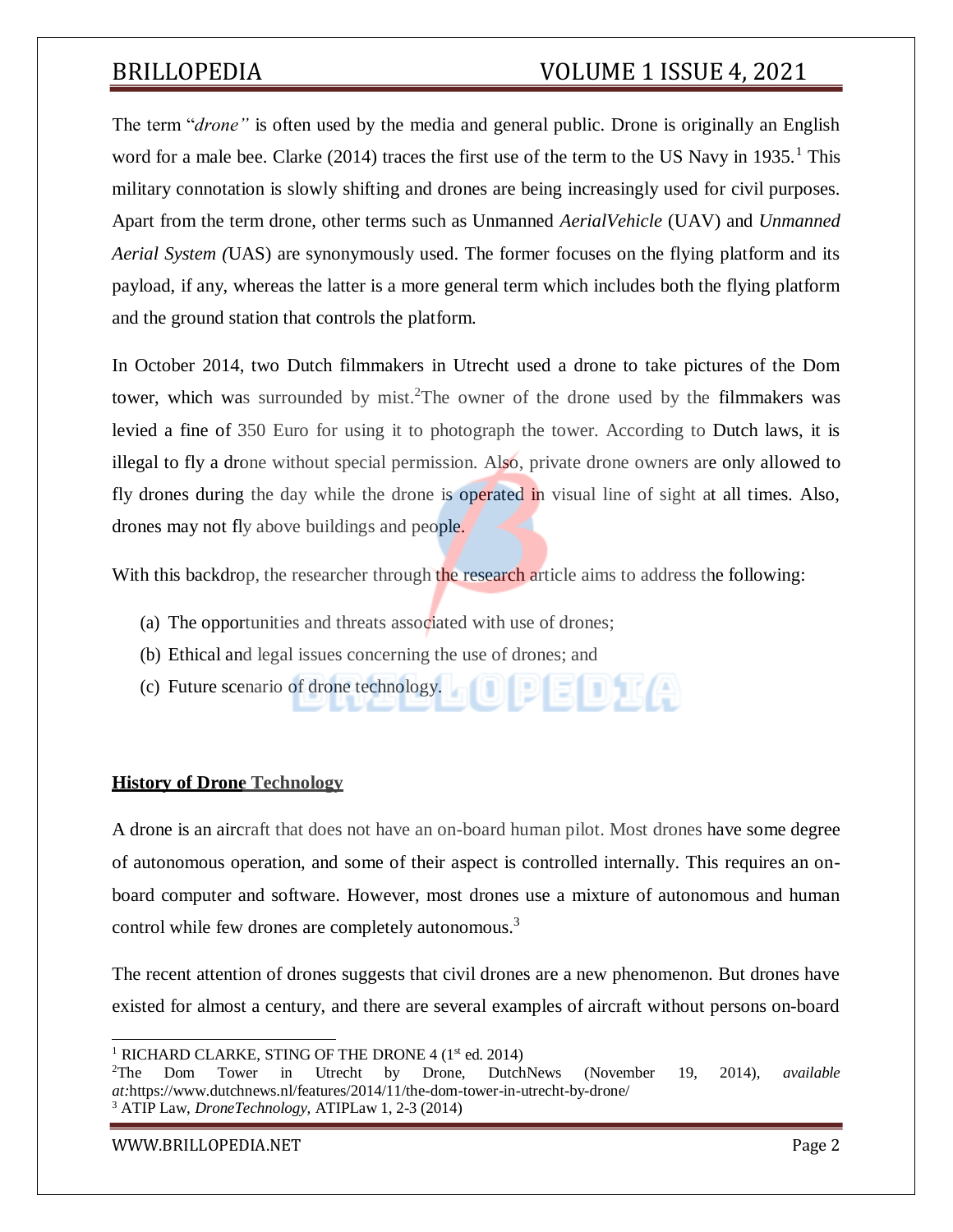during the American Civil War. However, what is new is that today drones are small, relatively inexpensive and easily available.

The earliest unmanned aircraft were probably hot air balloons. However, they are not considered drones because their flight cannot be controlled. During World War I, radio control techniques were used to build unmanned aircraft. The first flight of such aircraft was I 1917 by the Hewitt-Sperry Automatic Airplane.<sup>4</sup> It was developed as an aerial torpedo, for military purposes, and is considered to be a flying bomb and precursor of the cruise missile.<sup>5</sup>

During World War II, the Radio plane Company manufactured nearly 15,000 drones for the US Army.<sup>6</sup> It was launched with a catapult and recovered by parachute.

After World War II, drones were also used for purposes other than being or dropping bombs. The first drone for aerial reconnaissance was the  $MQM-57$  Falconer in 1955. It could carry cameras and illumination flares for night reconnaissance.

During the Vietnam War, the US used Ryan Firebee drones,<sup>7</sup> which were developed in 1951. They were launched from Hercules transport aircraft, which could carry four Firebee drones in total, two attached under each wing.

Since 1995, the US Air Force and the CIA have used the MQ-I Predator drone for military reconnaissance and combat.<sup>8</sup> Thus, from the above it is clear that initially drones were developed in a military context and is still very common.

To understand the drone technology clearly, it is important to understand their different technical characteristics.

[WWW.BRILLOPEDIA.NET](http://www.brillopedia.net/)

<sup>4</sup>*Available at:*https://en.wikipedia.org/wiki/Hewitt-Sperry\_Automatic\_Airplane

<sup>5</sup> KENNETH P WERRELL & DONALD D STEVENS, THE EVOLUTION OF THE CRUISE MISSILE 45 <sup>6</sup>*Available at:*https://en.wikipedia.org/wiki/Radioplane\_OQ-2

<sup>7</sup>*Available at:*https://en.wikipedia.org/wiki/Ryan\_Firebee

 $8$  RICHARD WHITTLE, PREDATOR- THE SECRET ORIGINS OF THE DRONE REVOLUTION 35 ( $1<sup>st</sup>$  ed 2014)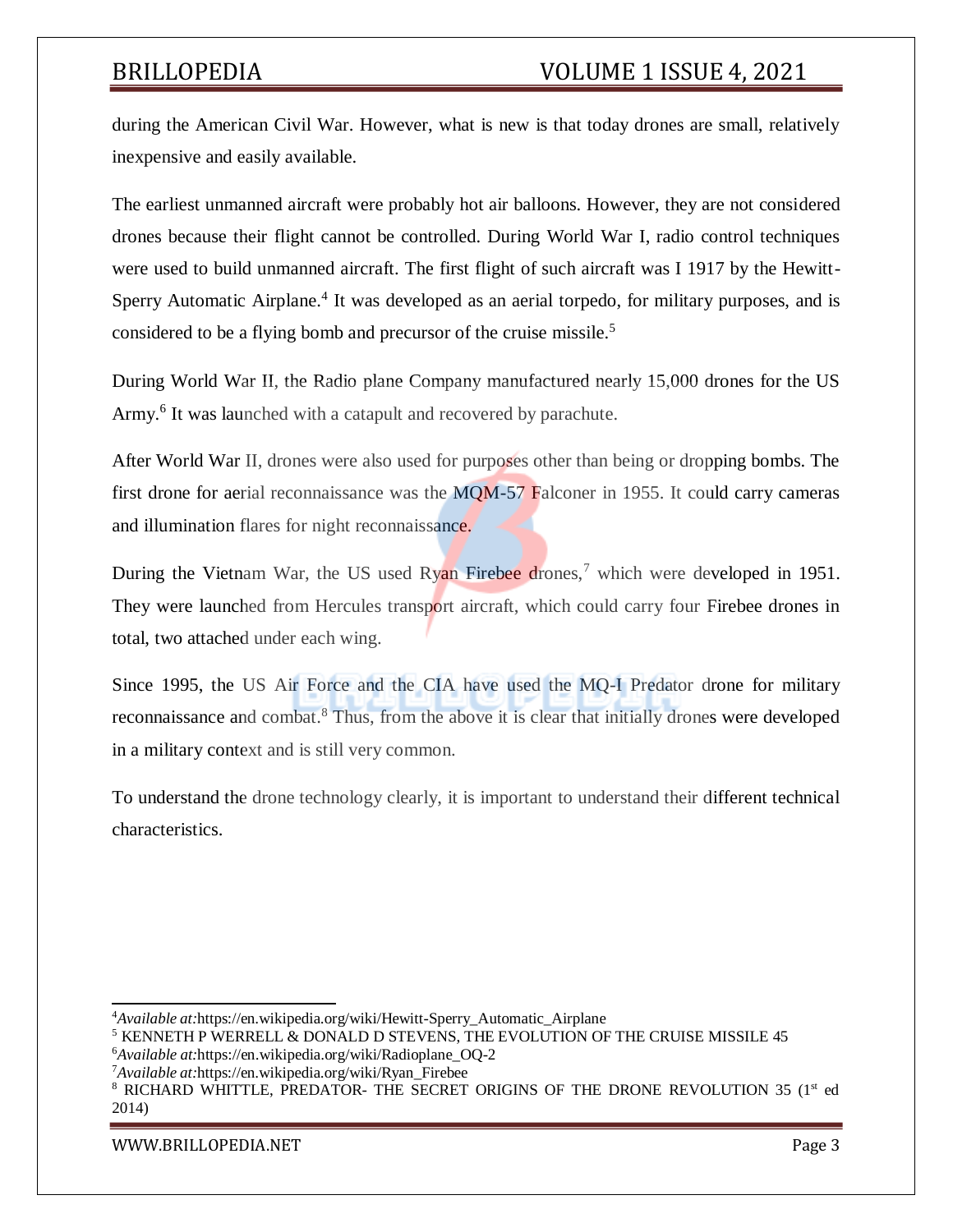## **Types of Drones**

The main drone types are as follows:

(a) Fixed-Wing Systems

They are mainly used in the aviation industry to define aircraft that use fixed, static wings in combination with forward airspeed to generate lift.

(b) Multirotor Systems

They are a subset of rotorcraft. The term rotorcraft is used in aviation to define aircraft that use rotary wings to generate lift.

## **IP Issues in Drone Technology**

Based on new, inventive and useful aspects of drones, multiple patents can be filed to protect the corresponding innovative features. As per patent laws, such aspects of the invention should be novel, non-obvious to a person of ordinary skill in the art, and capable of industrial application. Drone related inventions find applications in consumer and commercial market along with military.

Components of drones and drone manufacturing methods can form the subject matter of one or more patents. Other examples of drone patents include applications of quadcopters (drones) for aerial photography, delivery of goods, agriculture, inspection, refueling, surveillance, integration of drones with smartphones (tablets), airframes, structure construction, propulsion systems, power systems, stealth launch and recovery, communication systems, control systems, collision avoidance systems, navigation systems, data systems, sensors systems, transportation and storage systems, testing systems, support systems, and the like.

For claiming patents for drone inventions, the innovative features of the new drone technology are to be reviewed and these features should be divided into one or more categories, such as, for example, drone apparatus comprising one or more hardware components, process (or method) of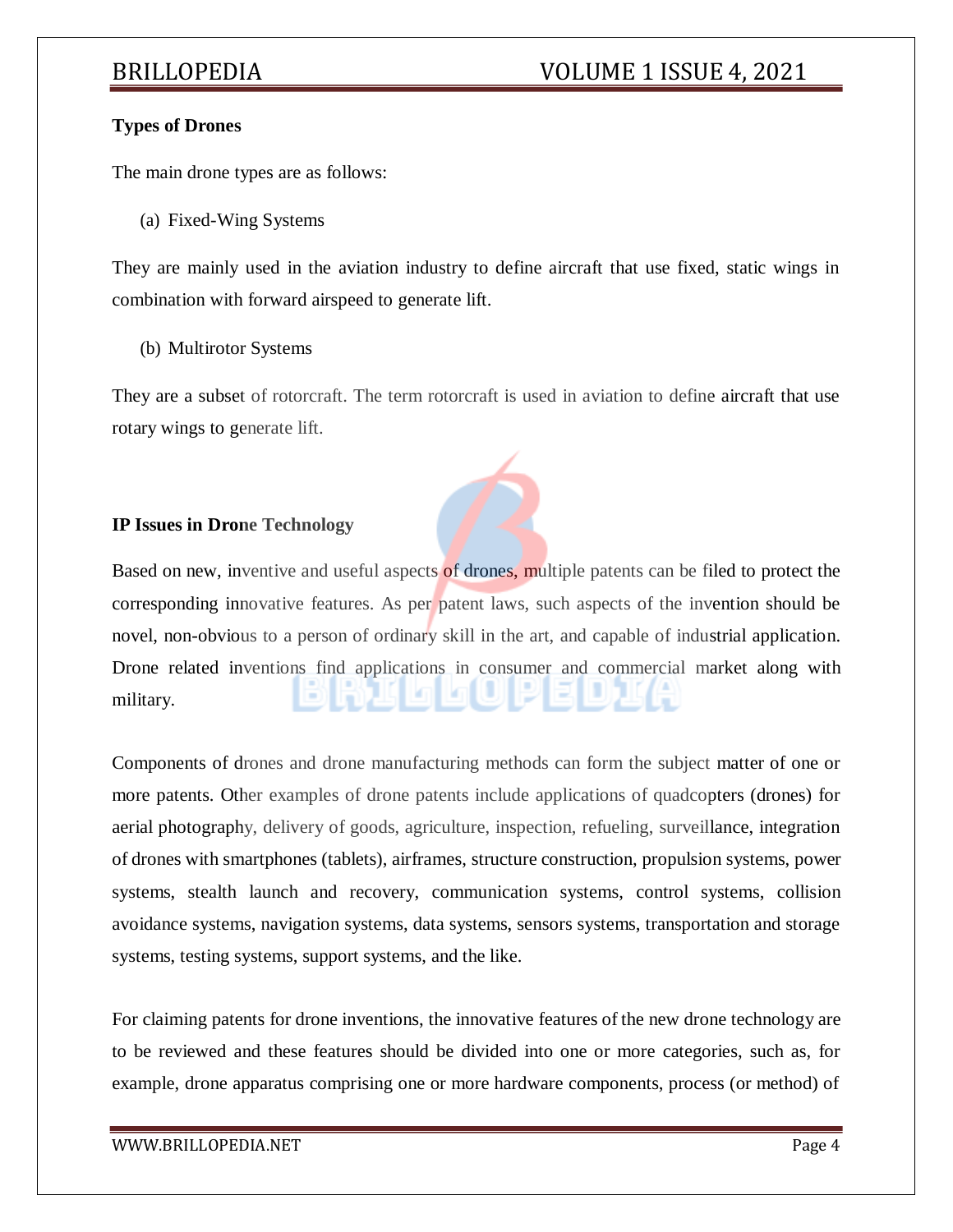using the drone for performing certain tasks across one or more application areas, and interaction (combination) of drone hardware and software components.<sup>9</sup>

## **Provisions in Current Aviation Laws**

Majority of international treaties do not appropriately regulate drone activities. The European Union (EU) is actively amending and creating new laws and national law has been left to fill the gaps. The key legal issues such as sovereignty, safety, liability, insurance and criminal law raised during the Legal Workshop of the United Nations International Civil Aviation Organization are addressed through the Convention on International Civil Aviation, 1944.

The foremost issue is with the terminology and definition of "drone". Although the term drone has been widely used in the past, it is now becoming increasingly unpopular and is not used by any of the key aviation entities such as ICAO, EU and the United States (US) Federal Aviation Administration (FAA). Other terms such as 'remotely operated aircraft' (ROA) and 'unmanned aerial vehicle' (UAV) have also been used to describe just the aircraft, but have not been adopted by any of the key aviation entities.

# **Chicago Convention 1944**

As per Article 96(b), the Convention regulates aviation activities which operate between the airspace of more than one contracting State.

Therefore, domestic flights do not fall under the scope of the Convention. However, majority of the civil drone activities involves small drones which do not have the capacity to fly long distances.

As per the definition of 'aircraft' under the Convention, it means any machine that can derive support in the atmosphere from the reactions of the air other than the reactions of the air against the earth's surface. Therefore, for the Convention to apply to drones, it must be an aircraft.

<sup>9</sup>*Available at:*https://advocaterahuldev.com/npatents-for-unmanned-aerial-vehicles-uav-and-drones-25fee43a779a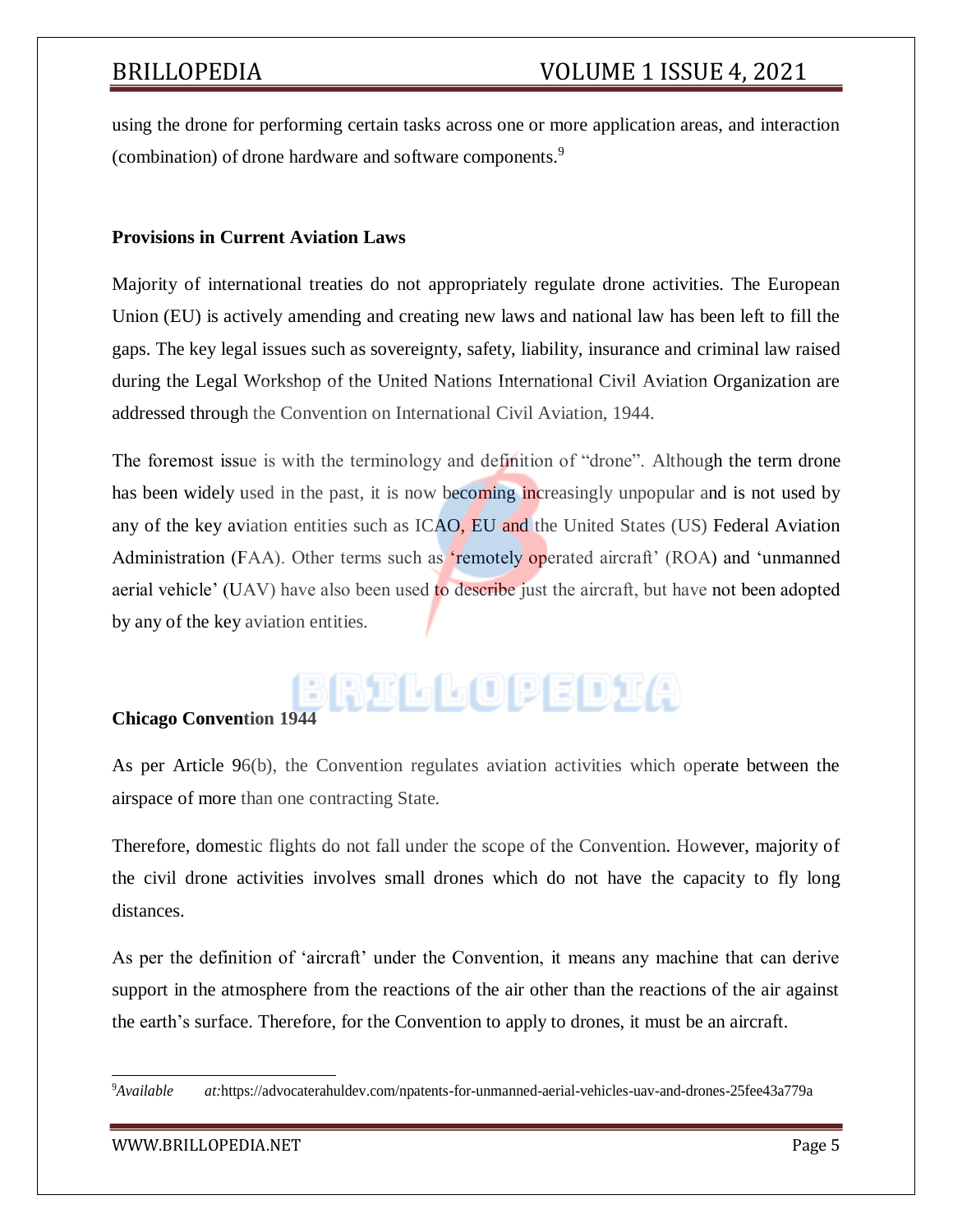# BRILLOPEDIA VOLUME 1 ISSUE 4, 2021

Article 8 deals with 'Pilotless Aircraft' and requires special authorization by a State. Thus, the obligation set forth in Article 8 is clear. But its scope is limited to 'pilotless aircraft' which refers to aircraft 'capable of being flown without a pilot'. The term 'pilotless' could indicate the absence of a pilot on board and outside of the aircraft which would then only include 'unmanned drones'.

Similarly, Article 26 of the Convention is relevant. It deals with Investigation of Accidents. The relevant Annexes such as 'it is generally accepted that the existing noise and emissions standards for manned aircraft should be applied to UAS'.

## **Sabotage Convention 1971**

The Sabotage Convention, 1971 criminalizes acts against the aircraft as opposed to acts carried out on board of an aircraft.

Article 1 declares that a person commits an offence if that person unlawfully and intentionally:

- (i) Destroys an aircraft, causes it to be incapable of flight or endangers the safety of the aircraft; n) (n) **(**n)
- (ii) Places or attempts to place a device or substance which could destroy, damage or compromise the safety of the aircraft;
- (iii) Destroys or damages air navigation facilities or interferes with their operation which could endanger the safety of the aircraft;
- (iv) Provides false information which could endanger the safety of the aircraft.

However, while applying the Sabotage Convention to drones, the same limitations are relevant for manned aviation, such as it is limited to international flights as prescribed in Article 4. Thus, the Sabotage Convention has limited application.

The Beijing Convention 2010 modernizes and consolidates the Sabotage Convention 1971 and the Montreal Convention 1988. Also the Beijing Protocol 2010 supplements the Hijacking Convention 1971 and criminalizes certain acts pursuant to Article 1:

(1) The act of using civil aircraft as a weapon;

[WWW.BRILLOPEDIA.NET](http://www.brillopedia.net/) et al. and the state of the state of the state of the state of the state of the state of the state of the state of the state of the state of the state of the state of the state of the state of the state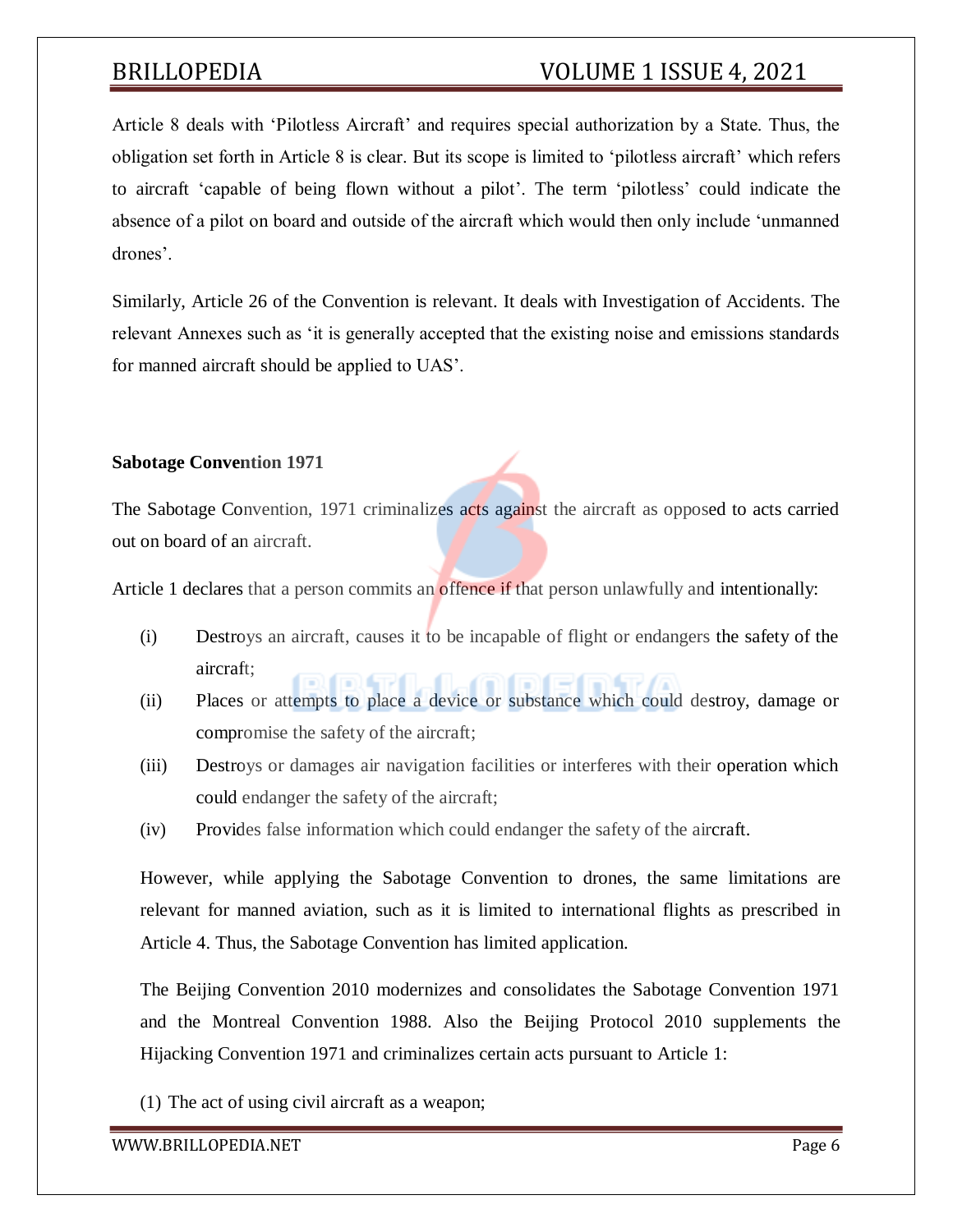- (2) Cyber-attacks on air navigation facilities;
- (3) The use of dangerous materials to attack aircraft or targets on the ground;
- (4) The transport of biological, chemical and nuclear weapons and their related material;
- (5) Threats against civil aviation;
- (6) Leading attacks against will also have no safe haven from criminal prosecution;
- (7) Cyber-attacks on aviation such as jamming and spoofing will be criminalized.

The above acts widens the scope of criminal air law so as to encompass drone activities, either by prohibiting activities carried out by drones or by prohibiting activities against drones. However, to come into force it requires ratification of 22 States after which it will be applicable for drones as well as for manned aviation.

## **Conclusion**

Despite that the drone technology represents a new technology; an international and nation-bynation evaluation of drone laws and regulations reveals conservatism among lawmakers. In Japan, for instance, the technology has been in use since the 1980- chiefly for agricultural purposes. Moreover, in 2015 a committee has been appointed to review the existing radio and civil aeronautics laws. However, a specified set of rules and regulations covering drones are still not framed. Also, Cambodia has prohibited civil drones to safeguard privacy and to protect against terrorist attacks. Although Mumbai became the first city in which a pizza was delivered by drone,<sup>10</sup>the civil operation of UAV is barred until the civil aviation authority revises existing policies. Other countries such as Sri Lanka and Vietnam allow drone operations, subject to government approval.

Thus, from the above it is clear that a majority of international treaties do not appropriately regulate drone activities. The existing rules and agreements widely cover only the manned aviation. At present, the inclusion of drone technology into the policy framework is not given importance but should be widely recognized at the international level, for safety purposes. Also, there exists a difference of opinion amongst nations regarding drone technology as some

<sup>10</sup>https:/[/www.ndtv.com/mumbai-news/mumbai-restaurant-uses-drone-to-deliver-pizza-563164](http://www.ndtv.com/mumbai-news/mumbai-restaurant-uses-drone-to-deliver-pizza-563164)